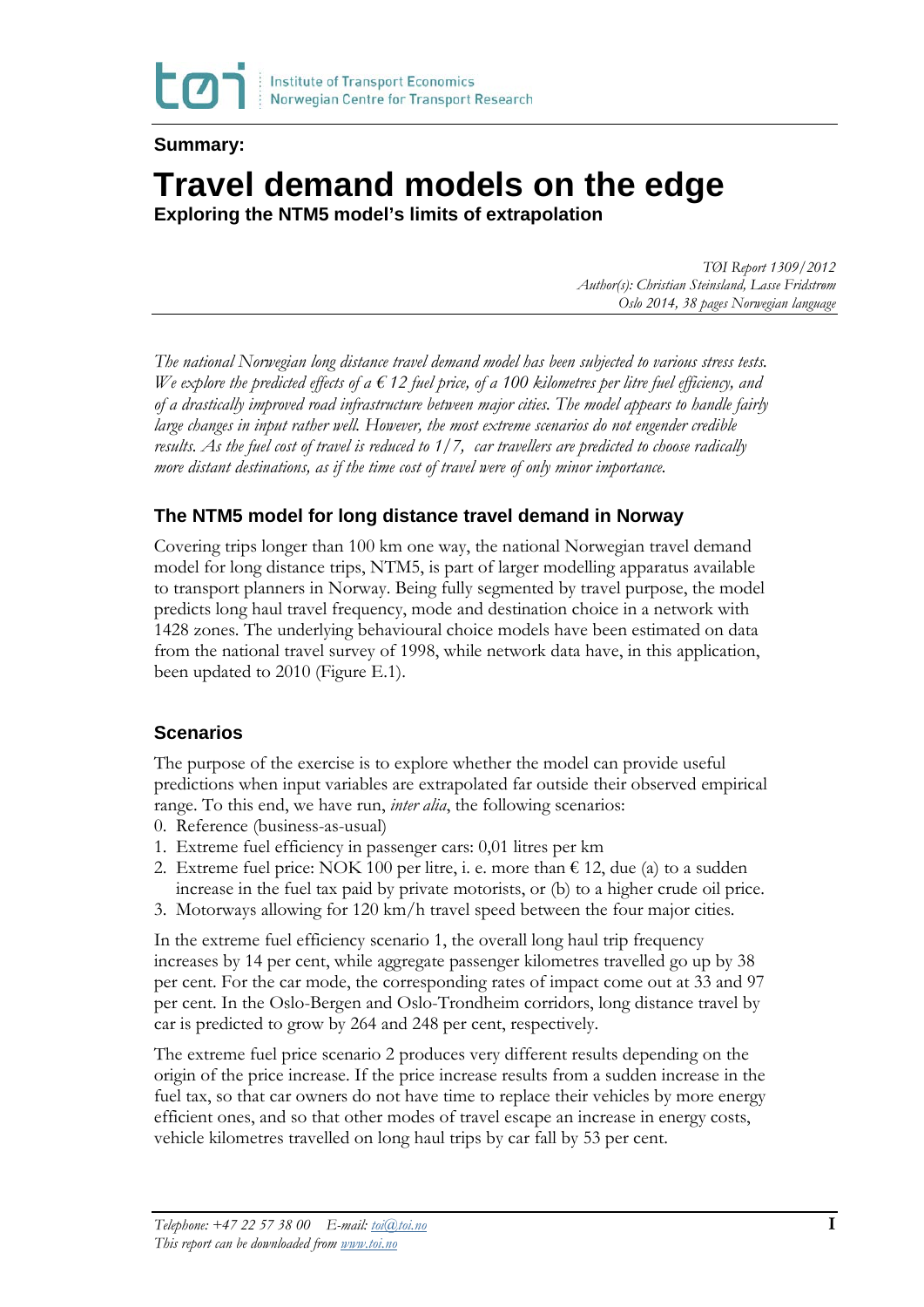

*Figure E.1: NTM5 model network. Roads marked in red, railroads in black, sea routes in blue, air routes in gray. Certain Swedish roads are included, as they sometimes offer faster routes on Norwegian origin-destination pairs.* 

If, on the other hand, one imagines that the fuel price increase is due to a 20-fold surge in the world market price of crude oil, which has developed over a certain period of time, the effect will be very different. In this case, one must assume that cars as well as coaches, airplanes and ships, being exposed to rising energy costs, have become drastically more energy efficient than today. In summary, we assume that air fares increase by 146 per cent, coach fares by 61 per cent and boat fares by 72 per cent. The mean per kilometre fuel consumption of private cars is assumed to decrease to 0,01 litre, i. e. to roughly 1/7 of today's level. In this case, overall long distance travel demand, as measured in passenger kilometres, goes down by 14 per cent. The air mode shrinks by 56 per cent, while the car mode actually grows by 8 per cent, as the energy efficiency improvement more or less offsets the fuel price increase.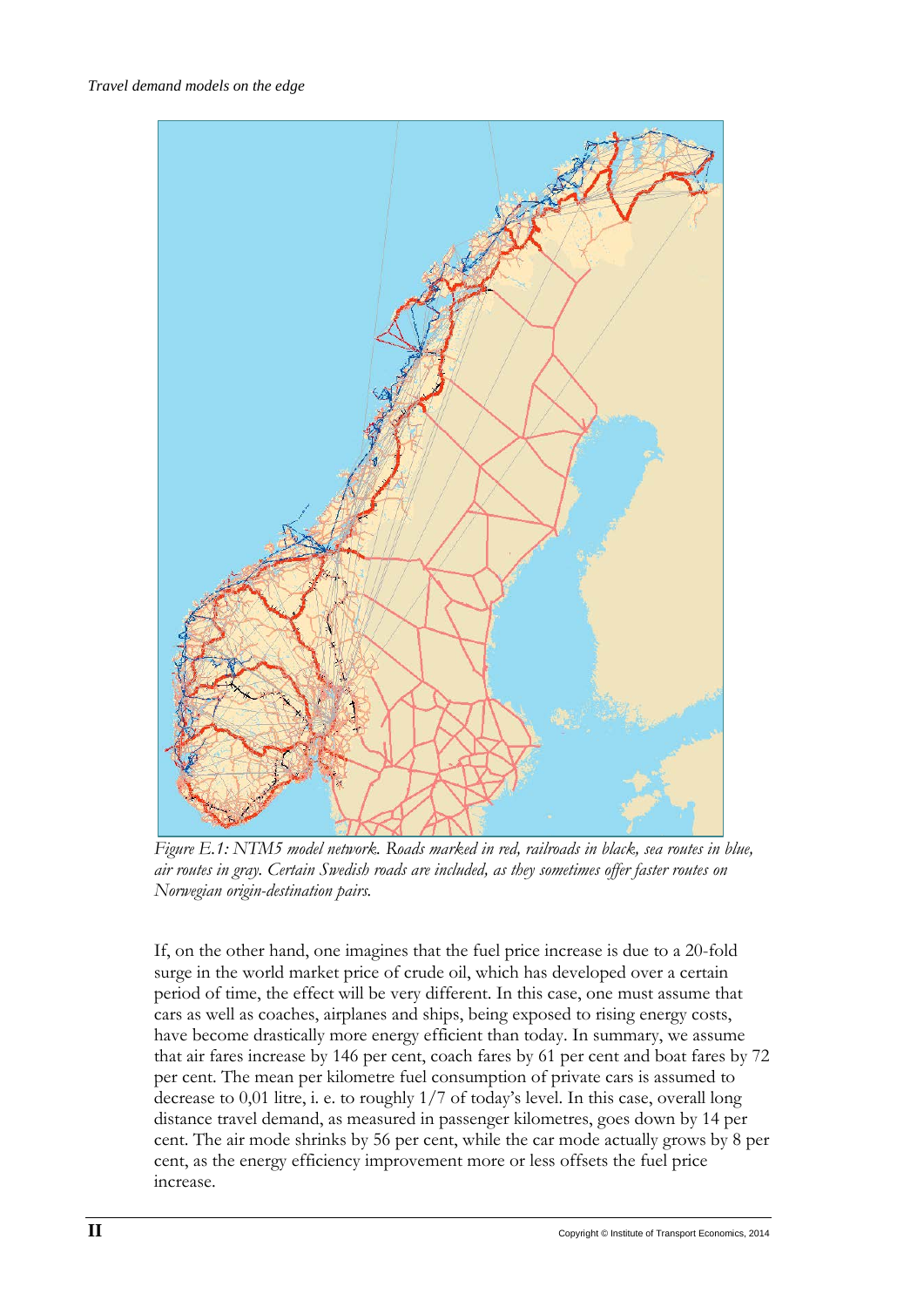While the cities of Bergen, Trondheim and Stavanger are no more than 500 km by road apart from Oslo, the present state of the national road network does not allow for shorter travel times by car than 6-8 hours. If, on the other hand, we imagine fourlane motorways allowing for 120 km/h travel speed throughout the Oslo-Bergen, Oslo-Trondheim and Oslo-Stavanger corridors (see Figure E.2), the model predicts a 5 per cent increase in national overall long distance travel demand and a 12 per cent increase in passenger kilometres travelled by car. In the Oslo-Bergen and Oslo-Trondheim corridors specifically, long distance car travel demand is predicted to grow by 52-54 per cent. In the Bergen-Stavanger corridor, where no road improvement is assumed to take place, overall long distance travel demand is predicted to shrink by 5-6 per cent, as is also the vehicle kilometres travelled by car.



*Figure E.2: Alignment of hypothetical motorways between four major cities (in green).* 

#### **Assessment**

Extreme input assumptions must be expected to produce extreme output. In view of the rather drastic changes in relative prices and travel times that underlie our scenarios 1-3, the aggregate changes in travel demand, compared to the reference scenario, do not appear unreasonable.